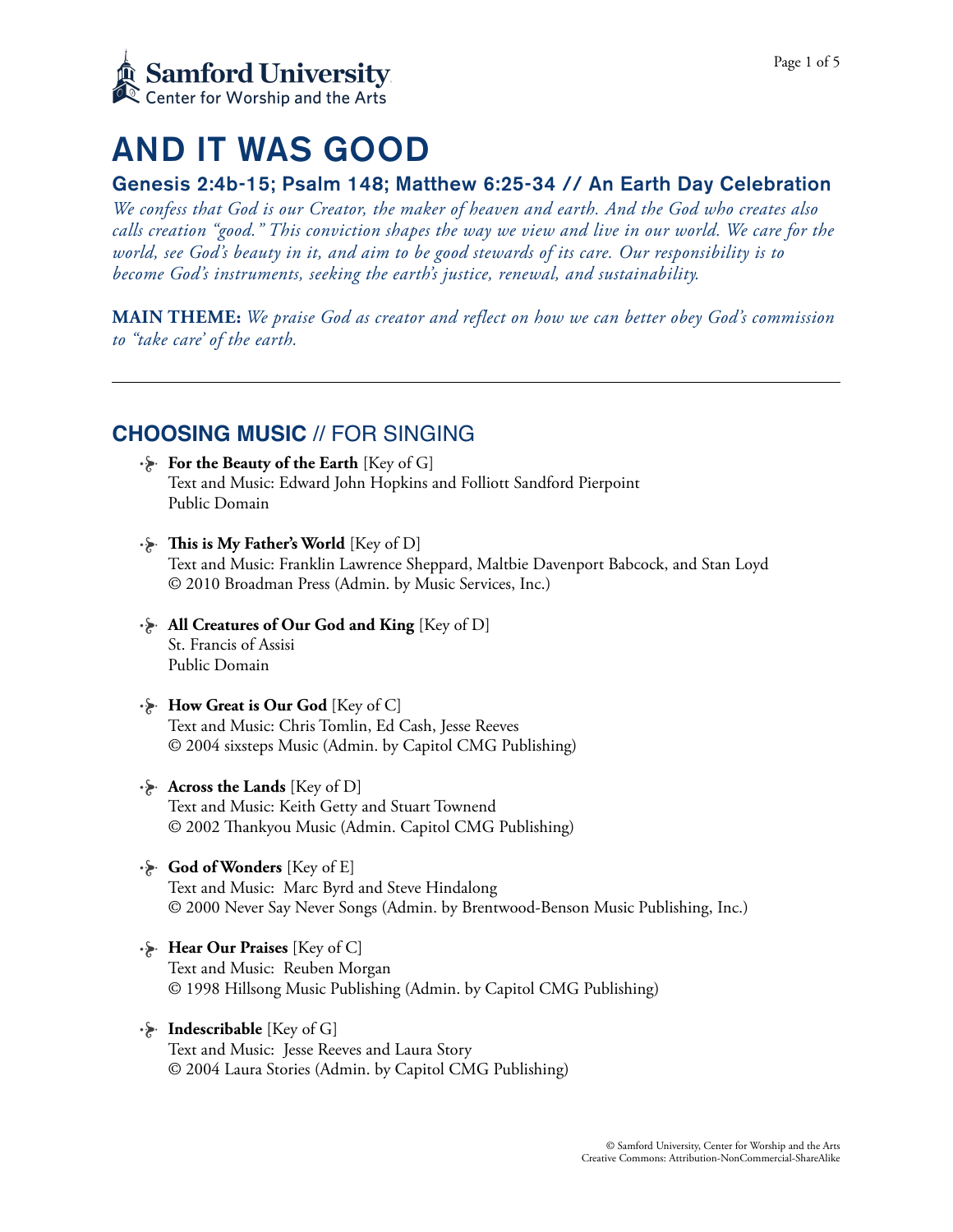## **CREATING DRAMA** // FOR HEARING

Purchase and use "Don't Worry About Tomorrow" // The Work of the People [[www.theworkofthepeople.com](http://www.theworkofthepeople.com)] as the Matthew scripture reading:

The "Letter to All the People," attributed to Chief Seattle of the Duwamish Indians, was written in the mid-1800s and represents a profound understanding of the earth as sacred and our mission to care for it. Consider reading portions of it to remind worshipers that there is still much work to be done. Make it more poignant by having another reader insert contemporary news headlines regarding ways in which we are failing to care for our earth.

Enlist your best readers for a dramatic reading of Psalm 148, a psalm which highlights all of creation in the praise of God. Place readers at different areas of the worship space and have them project their voices prominently for an antiphonal effect.

### **ALL: Hallelujah!**

**Voice 1:** Praise God from the heavens; praise God from the heights! Praise God, all you angels; Praise God, all you multitudes in heaven!

### **ALL: Praise God, sun and moon; praise God, all you shining stars! Praise God, you highest heavens, and you waters above the heavens!**

**Voice 2:** Let them praise the name of the Most High, for God commanded and they were created. God established them forever and ever; God fixed their bounds, which cannot be passed.

## **ALL: Praise God from the earth, you sea monsters and all deeps, fire and hail, snow and frost, stormy wind fulfilling God's command!**

**Voice 3:** Mountains and all hills, fruit trees and all cedars! Wild animals and all cattle, creeping things and flying birds! Sovereigns of the earth and all peoples, royalty and all rulers of the earth! Young men and women alike, young and old, together!

### **ALL: Let them praise the name of God!**

**Voice 4:** For God's name alone is exalted; God's glory is above earth and heaven. God has raised up a horn for God's people.

## **ALL: Praise for all the faithful, for the people of Israel who are close to God. Hallelujah!**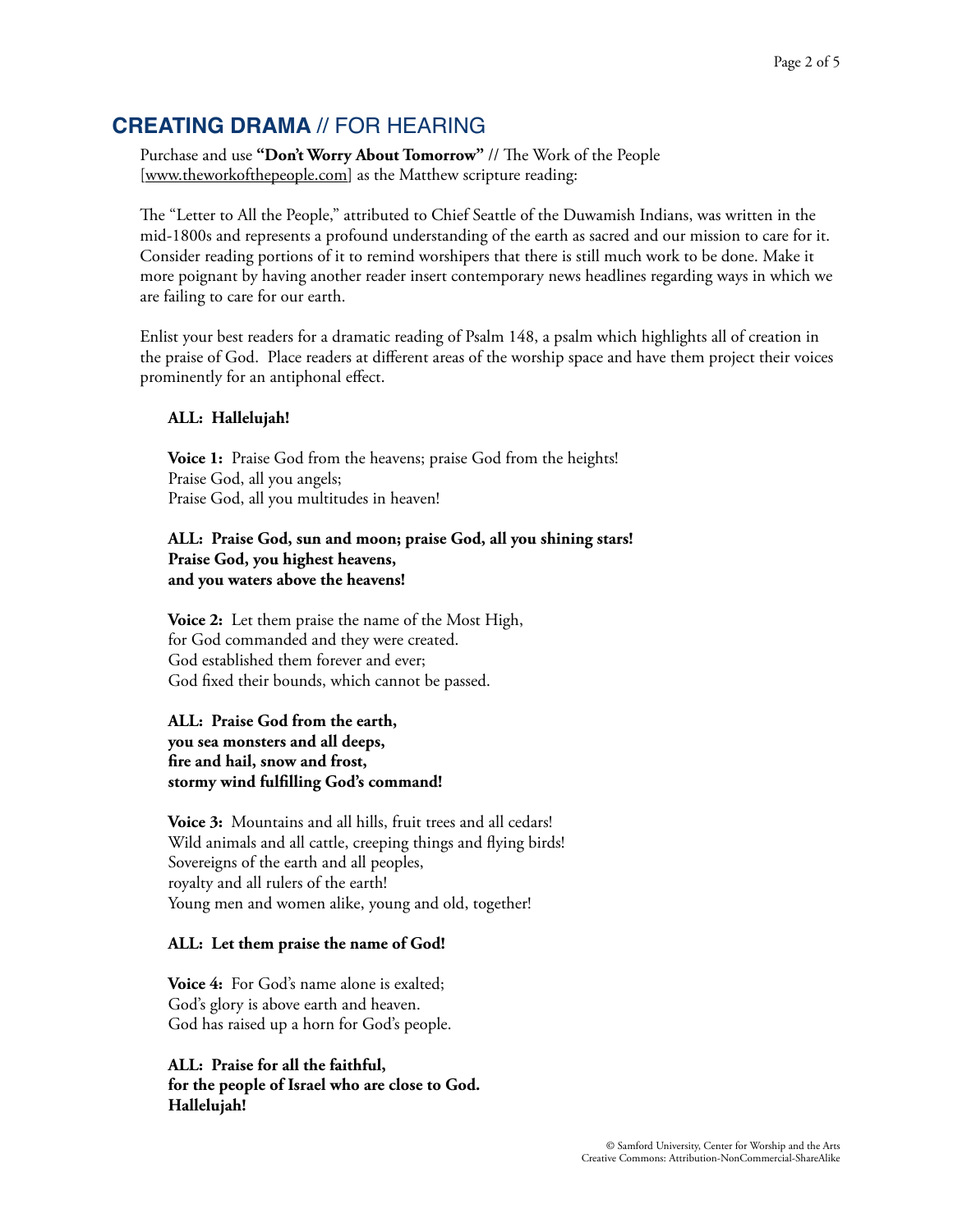## **FINDING ART** // FOR SEEING

Ask worshippers to bring photos of their favorite outdoor spaces and places. At the beginning of the service, invite everyone to come forward to place their photos prominently at the front to create a wall collage, reminding worshipers that sacred space extends outside the walls of our worship building.

Plan a procession where particular worshipers are asked to bring "raw" elements of creation and place them at the prominently at the front when worship begins: a candle representing light, a clear bowl of water, a bowl of dirt, a plant or flower, fruit and vegetables, natural stones, leaves, and feathers.

If you choose a specific theme for your service such as clean air, fresh water, ocean care, sustainable energy, or local farming and agriculture, display prominent photos of work toward such initiatives throughout the service.

# **LIVING WORSHIP** // FOR DOING

If you've chosen a particular environmental theme (clean air, sustainable energy, local farming, etc.), create a handout which informs worshipers on how to serve and be better stewards by highlighting the needs of that initiative.

Let this worship gathering serve as the beginning of a community project or event. Here are some ideas:

- Spend the afternoon cleaning up a local park or prominent highway.
- Have a green church workday to set up rain barrels, do native landscaping on church grounds, and replace incandescent light bulbs with compact fluorescent bulbs.
- Host a "green fellowship" complete with organic, fair-trade coffee, treats from local shops and restaurants, and fresh produce from local farmers. Use re-useable plates, cups, silverware, and napkins. Educate worshipers by posting big, easy-to-read signs to educate them on how to make meals more "green."
- At that fellowship, invite a guest speaker who is an expert on how to "go green" locally, emphasizing resources in your own community.
- Plan on spending time with other worshipers in the beauty of nature. Plan a group picnic at a local trail, park, or natural area. Give thanks to God for the use of beautiful green spaces.

# **MAKING SPACE** // FOR WORSHIPING

If possible, make plans to worship outdoors today. There is no better way to celebrate God's creation than to worship outside in the midst of it.

If worshiping outdoors is not an option, bring the outdoors in. Purchase or ask worshipers to bring their homegrown plants, flowers, and herbs to create a greenhouse-like worship space. The more green, colorful, and fragrant, the better.

If your congregation uses printed materials in worship, print only on recycled paper for today. Consider recommending that worshipers continue to use recycled paper for their printed worship materials even after Earth Day.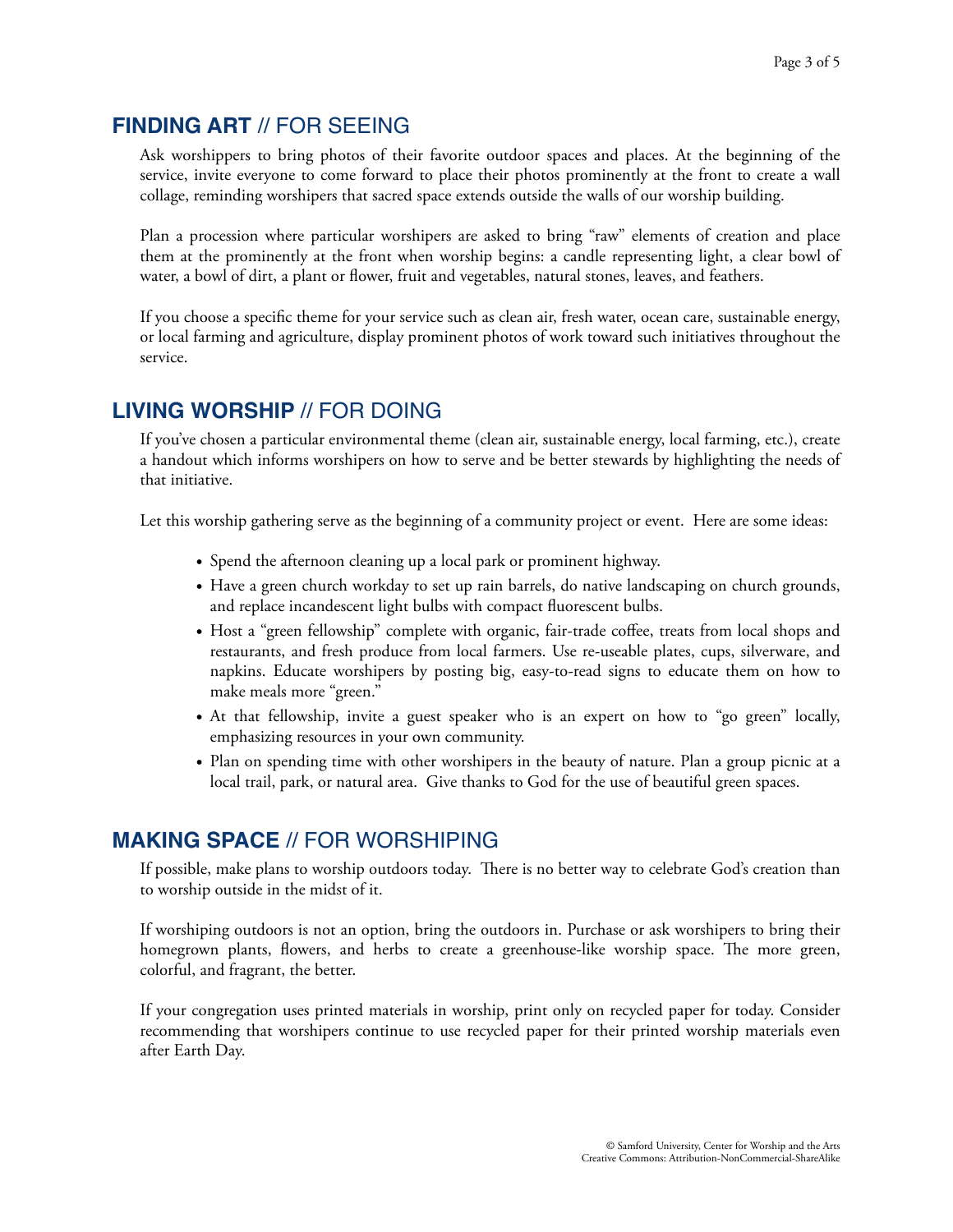# **THE LORD'S TABLE**// FOR CELEBRATING SACRAMENT

If you are celebrating the Lord's Supper today, decorate the Lord's Table with bags of grain and bunches of grapes, reminding worshipers that the Lord's gifts come from the earth.

# **WRITING POETRY**// FOR PRAYING

As Matthew 6 suggests, we often worry about our wellbeing. Sometimes our worry is a result of our trying to be our own masters, rather than trusting God's care for us and the world. As we celebrate God's good creation, we also need to confess our failure to be good caretakers.

Use this prayer, based on the creation story of Genesis 1, or allow its themes to inspire your own prayer.

God of all creation:

## **ALL: On the first day you made day and night.**

Forgive us for taking granted the dependable patterns of your world. Open our eyes to see the beauty of the cosmos you created as our home.

## **ALL: One the second day, you made the sky.**

Forgive us for polluting the air. Help us see how best to restore and renew your creation.

## **ALL: One the third day you made the seas and plants.**

Forgive us for spoiling the seas. Give us resolve to change our hurtful habits.

## **ALL: On the fourth day you made the sun and moon.**

Forgive us for failing to pause in praise of their splendor. Open our lips so that we will sing your praise.

## **ALL: On the fifth day you made swarms of living creatures.**

Forgive us for seeing their value only in terms of serving our interests. Give us new opportunities to delight in their beauty and diversity.

## **ALL: On the sixth day you made humankind in your image.**

Forgive us for denying dignity to all your people. Work through us until all know their worth as your creatures.

## **ALL: On the seventh day you rested.**

Forgive us for failing to take joy in our rest. Help us enter your rhythm of rest, even in this day of worship.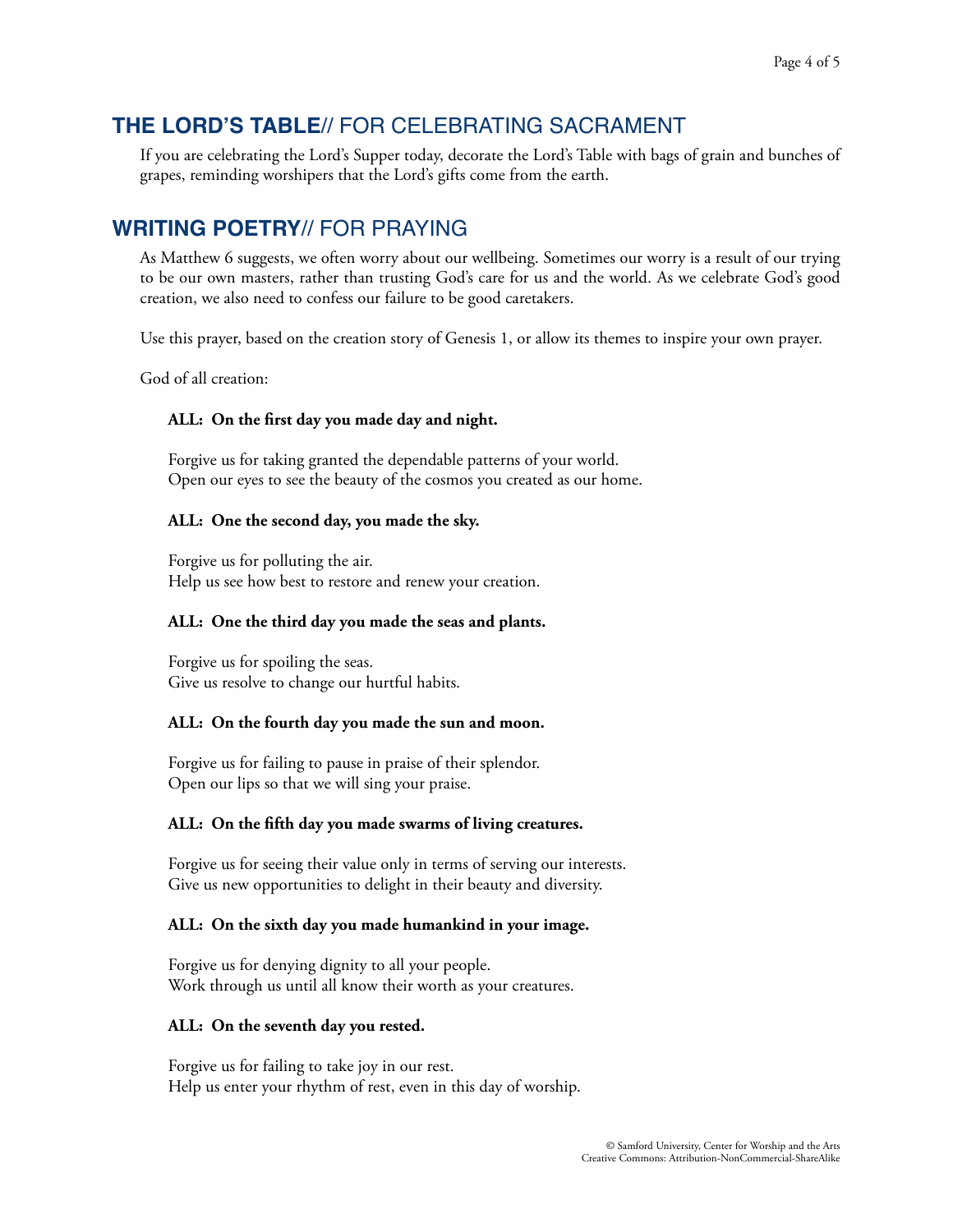## **ALL: Trough Christ, our Lord, firstborn of all creation. Amen.**

*Reprinted by permission from Te Worship Sourcebook, © 2004, Faith Alive Christian Resources.*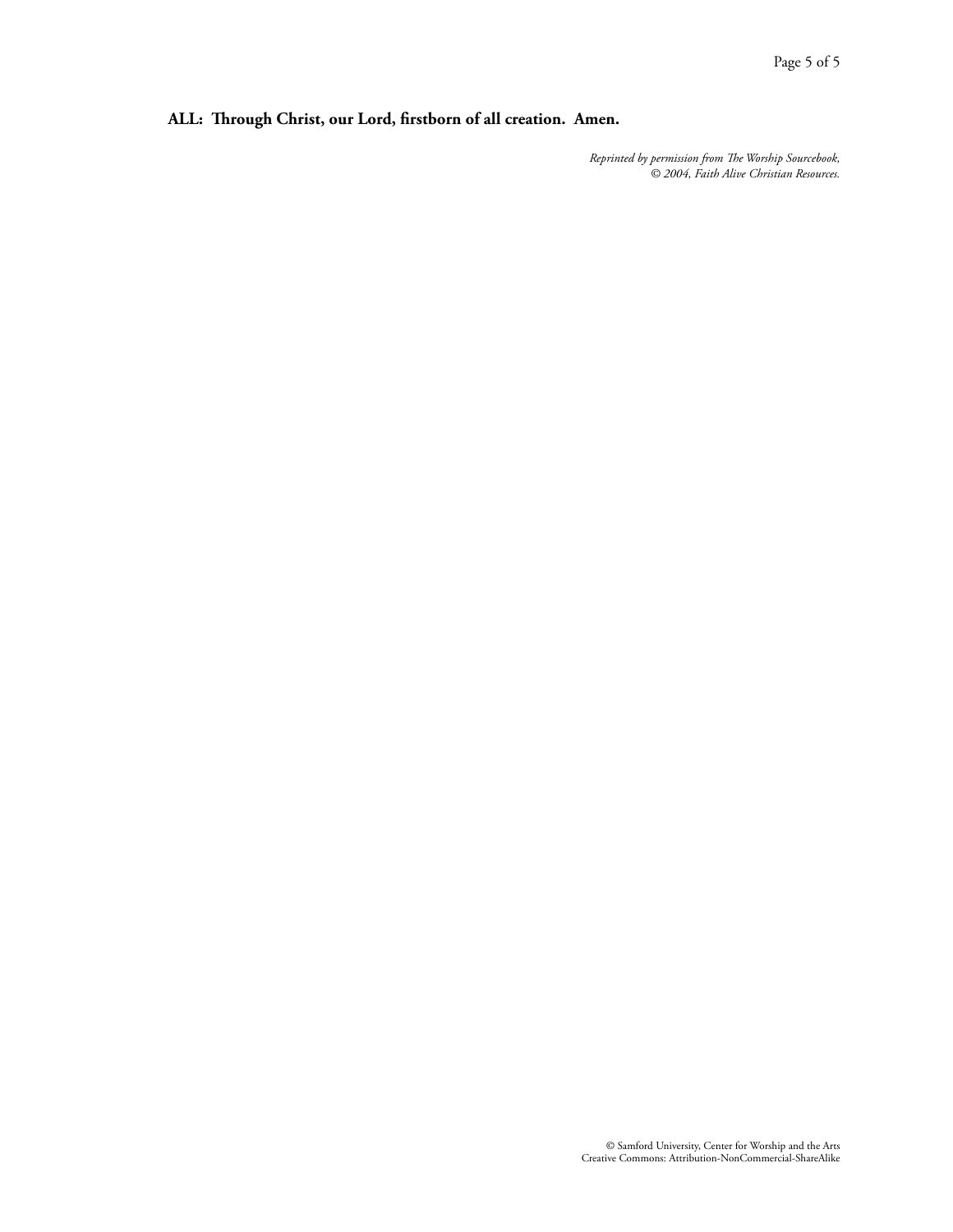# SAMPLE WORSHIP SERVICE

*And It Was Good // Genesis 2:4b-15; Psalm 148; Matthew 6:25-34 // An Earth Day Celebration* 

*[Worship outdoors, preferably in a space known for its natural beauty]* 

## GREETING

| <b>GREETING</b>                                 |                                                    | ALL:     | Praise God, sun and moon;           |
|-------------------------------------------------|----------------------------------------------------|----------|-------------------------------------|
|                                                 | Leader: Come, let us dwell in God's good creation. |          | praise God, all you shining         |
|                                                 | Let us dwell in God's masterpiece.                 |          | stars. Praise God, you highest      |
|                                                 | Come, because the earth is the Lord's,             |          | heavens, and you waters above       |
|                                                 | and God's earth is our home                        |          | the heavens!                        |
| All:                                            | We live in God's world; we are not                 | Voice 2: | Let them praise the name of the     |
|                                                 | alone. We share this life with the                 |          | Most High, for God commanded        |
|                                                 | heavens and the earth, with trees                  |          | and they were created. God          |
|                                                 | and grasses, with fish, birds, and                 |          | established them forever and ever;  |
|                                                 | animals, with minerals and creatures               |          | God fixed their bounds, which       |
|                                                 | of every form, and with all our                    |          | cannot be passed.                   |
|                                                 | brothers and sisters.                              | ALL:     | Praise God from the earth, you      |
|                                                 | Leader: God is good and everything God creates is  |          | sea monsters and all deeps, fire    |
|                                                 | good. God is love and everything God               |          | and hail, snow and frost,           |
|                                                 | creates is love's fruit. Let us worship our        |          | stormy wind fulfilling God's        |
|                                                 | loving Creator!                                    |          | command!                            |
|                                                 |                                                    | Voice 3: | Mountains and all hills, fruit      |
| <b>PROCESSION</b>                               |                                                    |          | trees and all cedars! Wild animals  |
| Song of God's Providence                        |                                                    |          | and all cattle, creeping things and |
| This is My Father's World                       |                                                    |          | flying birds! Sovereigns of the     |
|                                                 |                                                    |          | earth and all peoples, royalty and  |
| While worshipers are singing, have those        |                                                    |          | all rulers of the earth! Young men  |
| designated to bring natural elements (candles,  |                                                    |          | and women alike, young and old,     |
| bowl of water, dirt, plants, fruit, vegetables, |                                                    |          | together!                           |
| etc.) to process to the front to create a focal |                                                    | ALL:     | Let them praise the name of         |
| point with their offerings, reminders of God's  |                                                    |          | God!                                |
| good gifts.                                     |                                                    | Voice 4: | For God's name alone is exalted;    |
|                                                 |                                                    |          | God's glory is above earth and      |
| <b>WELCOME</b>                                  |                                                    |          | heaven. God has raised up a horn    |
| Say hi to other worshipers and welcome one      |                                                    |          | for God's people.                   |
| another in the name of Christ.                  |                                                    | ALL:     | Praise for all the faithful, for    |
|                                                 |                                                    |          | the people of Israel who are        |
|                                                 | <b>SCRIPTURE READING</b>                           |          | close to God. Hallelujah!           |

## SCRIPTURE READING

Psalm 148 // All of Creation Praises God

## **ALL: Hallelujah!**

Voice 1: Praise God from the heavens; praise God from the heights! Praise God, all you angels; Praise God, all you multitudes in heaven!

# SONGS OF WORSHIP

*All Creatures of Our God and King Across the Lands* 

### SCRIPTURE READING

Genesis 2:4b-15 Creation's Story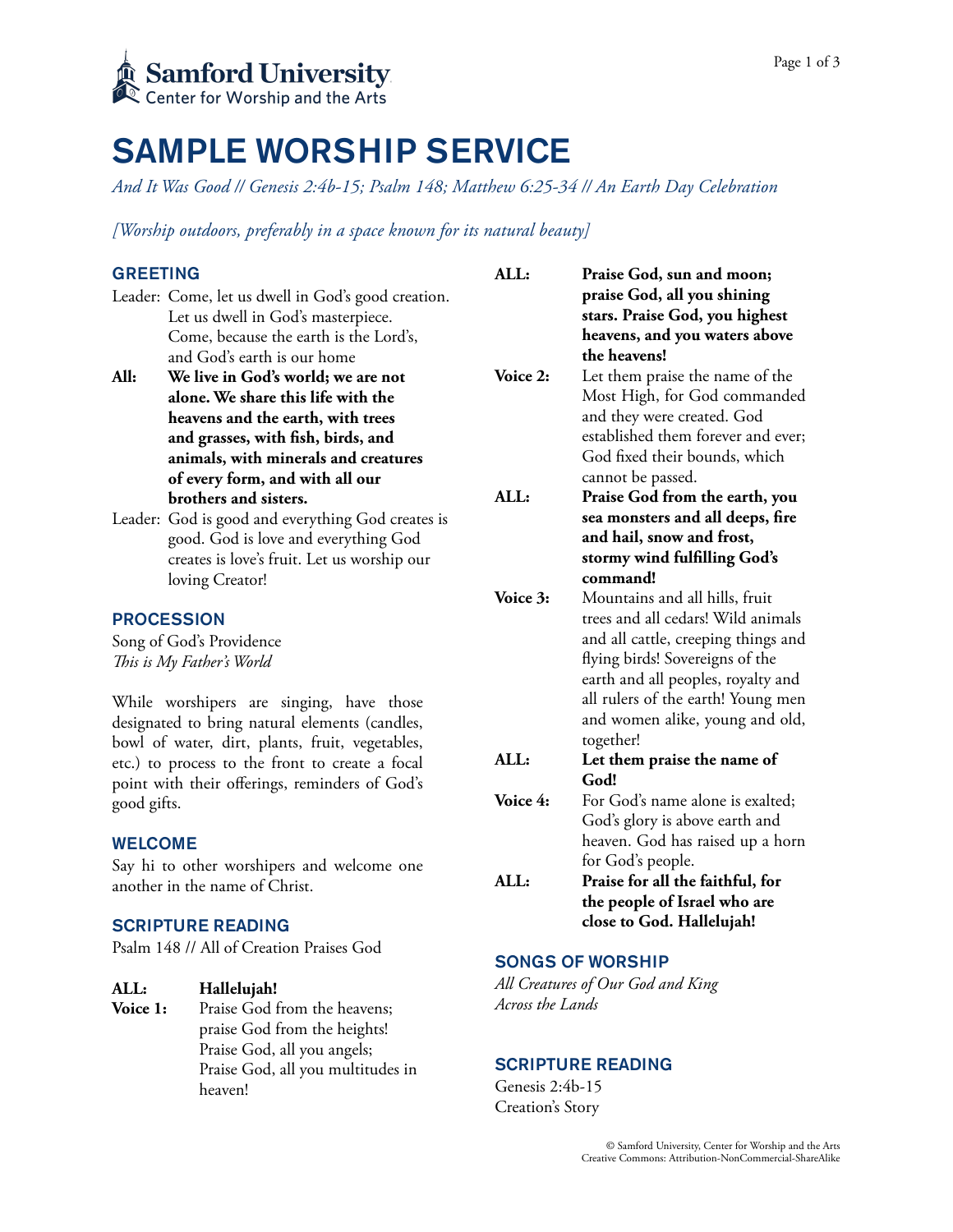## REAL LIFE DIALOGUE

Thinking about Earth Care

[Prior to the service, gather contemporary news headlines regarding ways in which we are failing in the earth's care. Interweave them into excerpts from Chief Seattle's "Letter to All the People" and have worshipers "planted" in the congregation who will read these headlines at designated points.]

**"Te President in Washington sends word that he wishes to buy our land. But how can you buy or sell the sky, the land? Te idea is strange to us. If we do not own the freshness of the air or the spark of the water, then how can you buy them? Every part of this Earth is sacred to my people; every shining pine needle, every sandy shore, every mist in the dark woods, every meadow, every humming insect. All are holy in the memory and experience of my people. We know the sap that courses through the trees as we know the blood that courses through our veins. We are a part of the Earth, and it is part of us. Te perfumed flowers are our sisters. Te bear, the deer, the great eagle: these are our brothers. Te rocky crests, the juices in the meadow, the body heat of the pony, and the man all belong to the same family."** 

*Insert headline: e.g., "Americans constitute 5% of the world's population but consume 24% of the world's energy."* 

**"Te shining water that moves from the streams and rivers is not just water but the blood of our ancestors. If we sell you our land, you must remember that it is sacred. Each ghostly reflection in the lakes tells of memories in the life of my people. Te water's murmur is the voice of my father's father. Te rivers are our brothers. Tey quench our thirst. Tey carry our canoes and feed our children. So you must give to the rivers the** 

### **kindness you would give to any brother."**

*Insert headline: e.g., "Te rainforest disappeared way more quickly this year* . . .

**"One thing we know: our God is also your God. Te Earth is precious to him, and to harm the Earth is to heap contempt on its creator."** 

### *Insert headline.*

**"Your destiny is a mystery to us. What will happen when the buffalo are all slaughtered? Te wild horses tamed? What will happen when the secret corners of the forest are heavy with the scent of men and the view of the ripe hills is blotted by talking wires? Where will the thicket be? Gone. Where will the eagle be? Gone. And what is it to say good-bye to the swift pony and the hunt? Te end of living and the beginning of survival!** 

### *Insert headline.*

**"We love this Earth as a newborn loves its mother's heartbeat. So if we sell you our land, love it as we have loved it. Care for it as we have cared for it. Hold in your memory the land as it is when you receive it. Preserve the land for all children and love it as God loves us all. As we are part of the land, you too are a part of the land. As the Earth is precious to us, so is it precious to you.** 

### *Insert headline.*

**"One thing we know: there is only one God. No man, be he red man or white man, can be apart. We are brothers after all."** 

## CONFESSING TOGETHER

Leader: God of all creation: